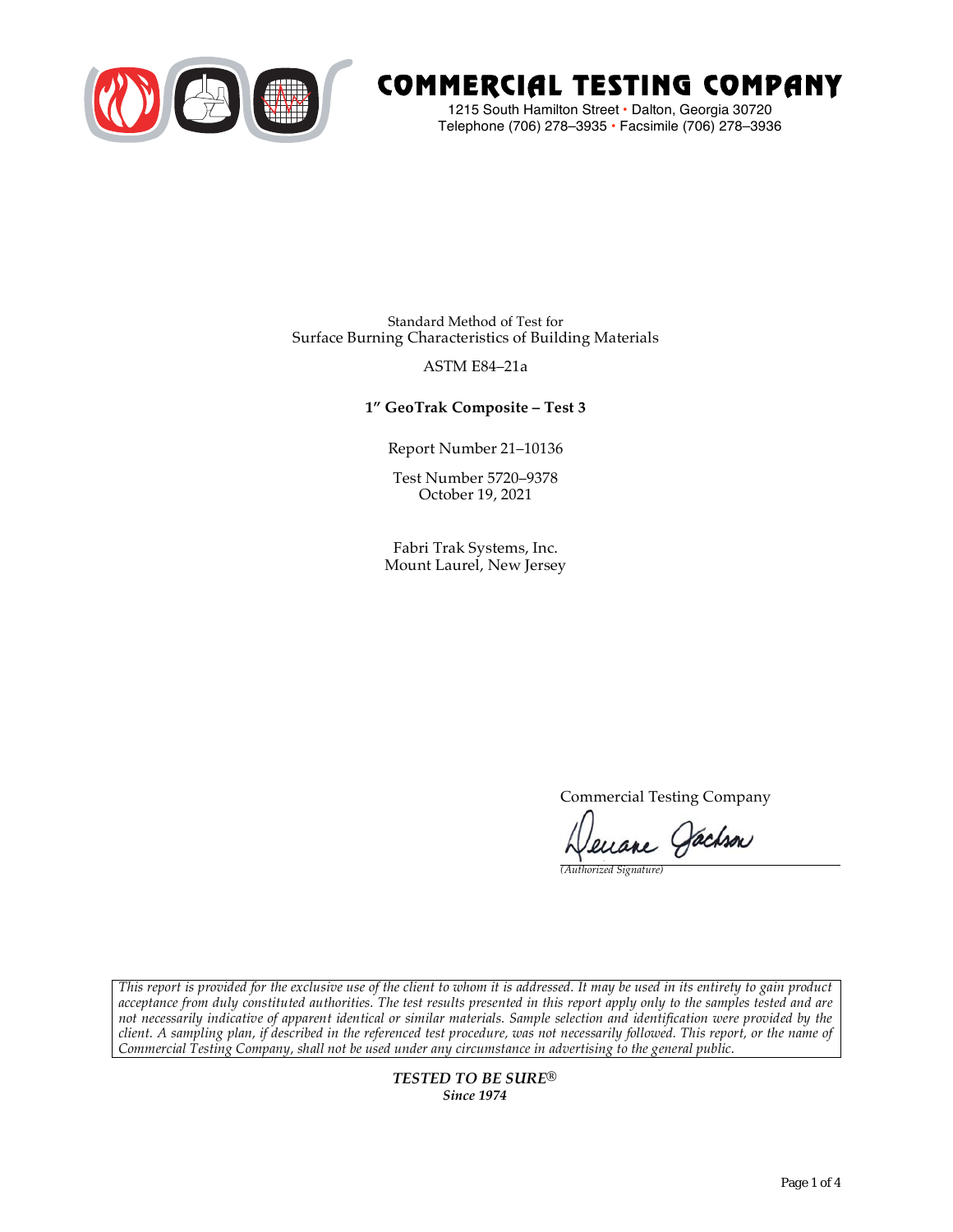#### **INTRODUCTION**

This report is a presentation of results of a surface flammability test on a material submitted by Fabri Trak Systems, Inc., Mount Laurel, New Jersey.

The test was conducted in accordance with the ASTM International fire-test-response standard E84–21a, *Surface Burning Characteristics of Building Materials*, sometimes referred to as the Steiner tunnel test. ASTM E84 is an American National Standard (ANSI) and has been approved for use by agencies of the Department of Defense. The ASTM E84 test method is the technical equivalent of UL No. 723. The test is applicable to exposed interior surfaces such as walls and ceilings. The test is conducted with the specimen in the ceiling position with the surface to be evaluated face down toward the ignition source. Thus, specimens shall either be self-supporting by its own structural quality, held in place by added supports along the test surface, or secured from the back side.

This standard is used to measure and describe the response of materials, products, or assemblies to heat and flame under controlled conditions, but does not by itself incorporate all factors required for firehazard or fire-risk assessment of the materials, products, or assemblies under actual fire conditions.

#### **PURPOSE**

The purpose of the test is to provide only the comparative measurements of surface flame spread and smoke development of materials with that of select grade red oak and fiber–reinforced cement board, Grade II, under specific fire exposure conditions with the smoke area of heptane used to establish the smoke-developed index. The test exposes a nominal 24-foot long by 20-inch wide test specimen to a controlled air flow and flaming fire adjusted to spread the flame along the entire length of a red oak specimen in  $5\frac{1}{2}$  minutes. During the 10-minute test duration, flame spread over the specimen surface are measured and recorded. Test results are calculated relative to red oak, which has an arbitrary rating of 100, and fiber–reinforced cement board, Grade II, which has a rating of 0. The 100 smoke-developed index is calculated using the smoke area of heptane.

The test results are expressed as Flame Spread Index and Smoke-Developed Index. The Flame Spread Index is defined in ASTM E176 as "a number or classification indicating a comparative measure derived from observations made during the progress of the boundary of a zone of flame under defined test conditions." The Smoke-Developed Index, a term specific to ASTM E84, is defined as "a number or classification indicating a comparative measure derived from smoke obscuration data collected during the test for surface burning characteristics." There is not necessarily a relationship between the two measurements.

The method does not provide for measurement of heat transmission through the surface tested, the effect of aggravated flame spread behavior of an assembly resulting from the proximity of combustible walls and ceilings, or classifying a material as noncombustible solely by means of a Flame Spread Index.

The zero reference and other parameters critical to furnace operation are verified on the day of the test by conducting a 10–minute test using 1/4–inch fiber–reinforced cement board, Grade II. Periodic tests using NOFMA certified 23/32–inch select grade red oak flooring provide data for the 100 flame spread reference with heptane providing data for calculating the 100 smoke-developed index. These procedures are more fully described in Section 7of the E84 Standard.

#### **TEST SAMPLE**

The test sample, selected by the client, was identified as **1" GeoTrak Composite – Test 3,** (Guilford of Maine Anchorage Fabric, 1" Terra Core Poly, 1GSFE.10 GEO Perimeter Trak, 1GSJT.10 GEO Joiner Trak in Middle of Panel, 5/8" Type X Gypsum Board). Three test panels, each measuring 24 inches wide by 96 inches in length, were received. They were physically self-supporting and required no additional sample preparation. The panels were transferred to storage racks and conditioned to equilibrium in an atmosphere with the temperature maintained at  $71 \pm 2$ °F and the relative humidity at  $50 \pm 5$  percent. For testing, the panels were placed end-to-end on the ledges of the tunnel furnace to make up the necessary 24-foot test sample and the test conducted with no auxiliary support mechanism.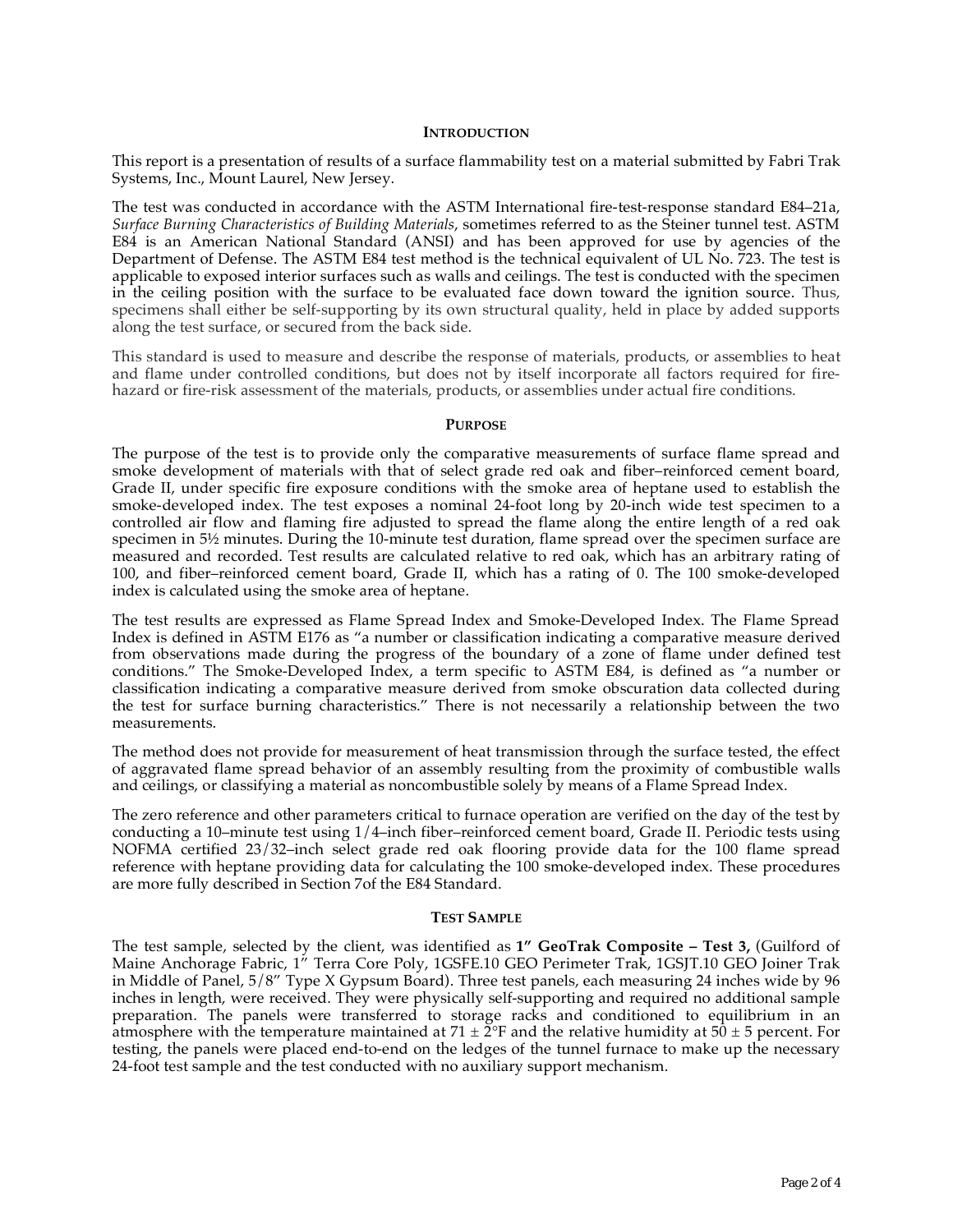#### **TEST RESULTS**

The test results, calculated on the basis of observed flame propagation and the integrated area under the recorded smoke density curve, are presented below. The Flame Spread Index obtained in E84 is rounded to the nearest number divisible by five. Smoke-Developed Indices are rounded to the nearest number divisible by five unless the Index is greater than 200. In that case, the Smoke-Developed Index is rounded to the nearest 50 points. The rounding procedures are more fully described in Sections 9.1, 9.2, and X3 of the E84 Standard. The flame spread and smoke development data are presented graphically at the end of this report.

| <b>Test Specimen</b>                    | Flame Spread Index | Smoke-Developed Index |
|-----------------------------------------|--------------------|-----------------------|
| Fiber-Reinforced Cement Board, Grade II |                    |                       |
| Red Oak Flooring                        | 100                |                       |
| Heptane, (HPLC) Grade                   |                    | 100                   |
| 1" GeoTrak Composite – Test 3           | 15                 | 25                    |

#### **OBSERVATIONS**

Specimen ignition over the burners occurred at 0.05 minute. Surface flame spread was observed to a maximum distance of 4.50 feet beyond the zero point at 6.28 minutes. The maximum temperature recorded during the test was 640°F. For information purposes, the actual (unrounded) Flame Spread and Smoke-Developed Indices were 15.7 and 26.5 respectively.

#### **CLASSIFICATION**

The Flame Spread Index and Smoke-Developed Index values obtained by ASTM E84 tests are frequently used by code officials and regulatory agencies in the acceptance of interior finish materials for various applications. The most widely accepted classification system is described in the National Fire Protection Association publication NFPA 101 *Life Safety Code*, where:

| Class A $0-25$ Flame Spread Index     | $0 - 450$ Smoke-Developed Index |
|---------------------------------------|---------------------------------|
| Class B $26 - 75$ Flame Spread Index  | $0 - 450$ Smoke-Developed Index |
| Class C $76 - 200$ Flame Spread Index | $0 - 450$ Smoke-Developed Index |

Class A, B, and C correspond to Type I, II, and III respectively in other codes. They do not preclude a material being otherwise classified by the authority of jurisdiction.